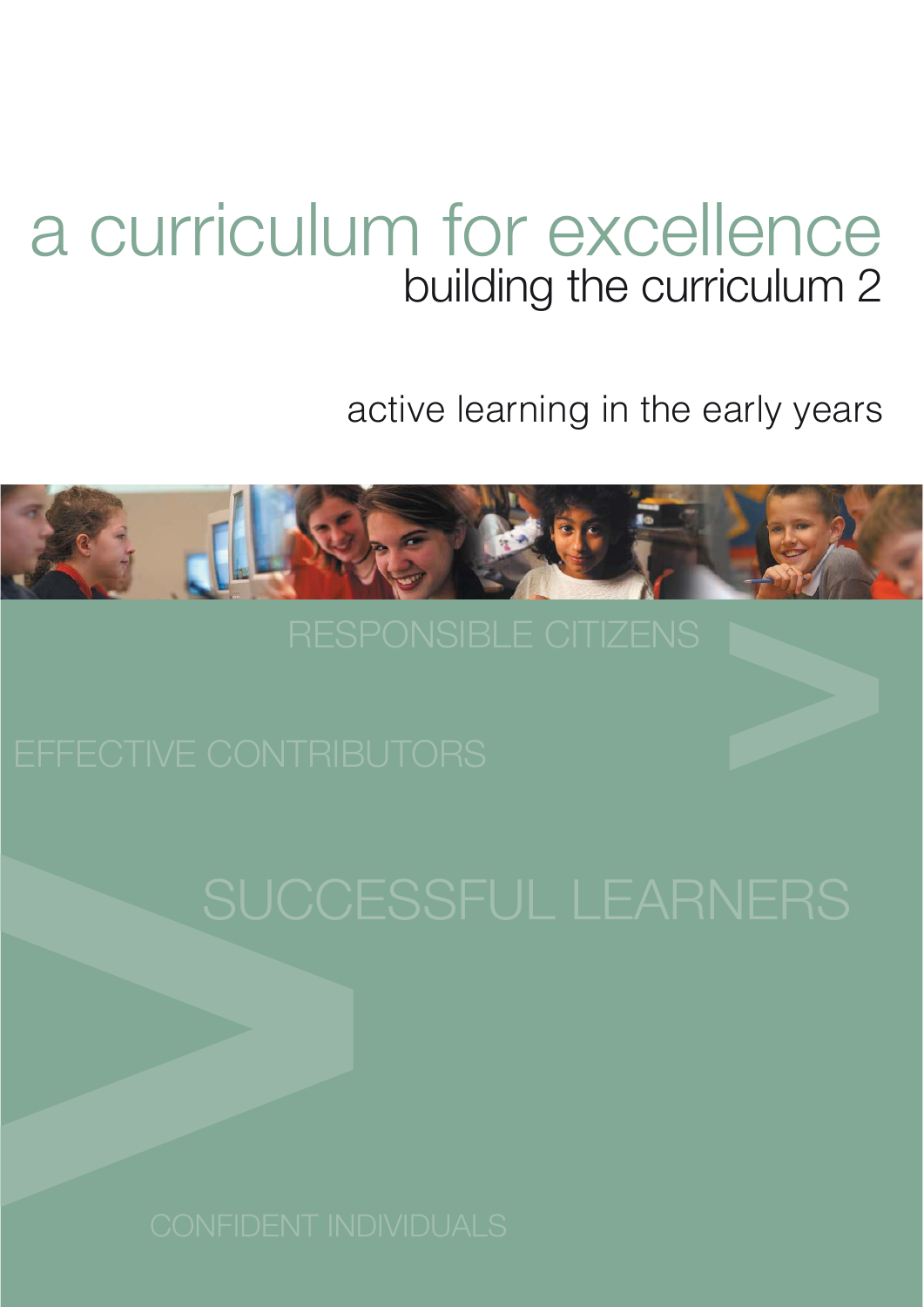# a curriculum for excellence building the curriculum 3–18 (2)

active learning in the early years

**Who is this for? All staff working with children in pre-school education settings and the early years of primary and special schools.**

**What is this for? Personal reflection to support a more active approach to learning and teaching.**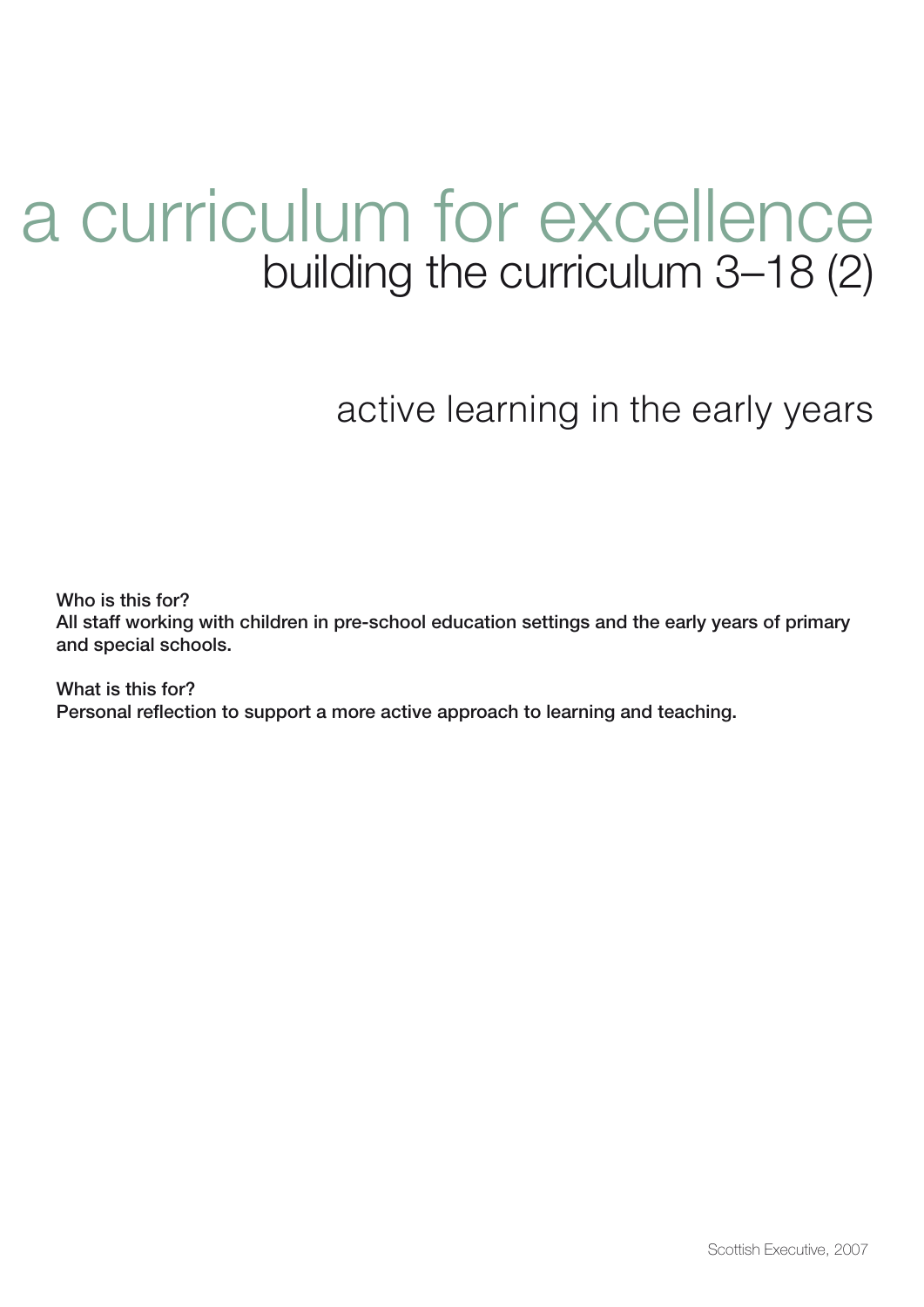# contents

| introduction                                                      | 1            |
|-------------------------------------------------------------------|--------------|
| early years education in Scotland                                 |              |
| using this publication                                            | $\mathbf{2}$ |
| leadership for learning                                           | 3            |
| active learning                                                   | 5            |
| what do we mean by active learning?                               | 5            |
| active learning and the four capacities                           | 6            |
| research background                                               | 6            |
| active learning in practice: principles and reflective questions  | 8            |
| progression in children's development and learning                | 8            |
| supporting continuity in learning and development in moving to P1 | 10           |
| progression through the curriculum                                | 11           |
| the role of staff in supporting learning                          | 13           |
| creating an environment for active learning                       | 14           |
| resources                                                         | 16           |
| time                                                              | 17           |
| active learning in practice: a whole school approach              | 19           |
| involving parents                                                 | 19           |
| professional development                                          | 19           |
| examples of good practice                                         | 20           |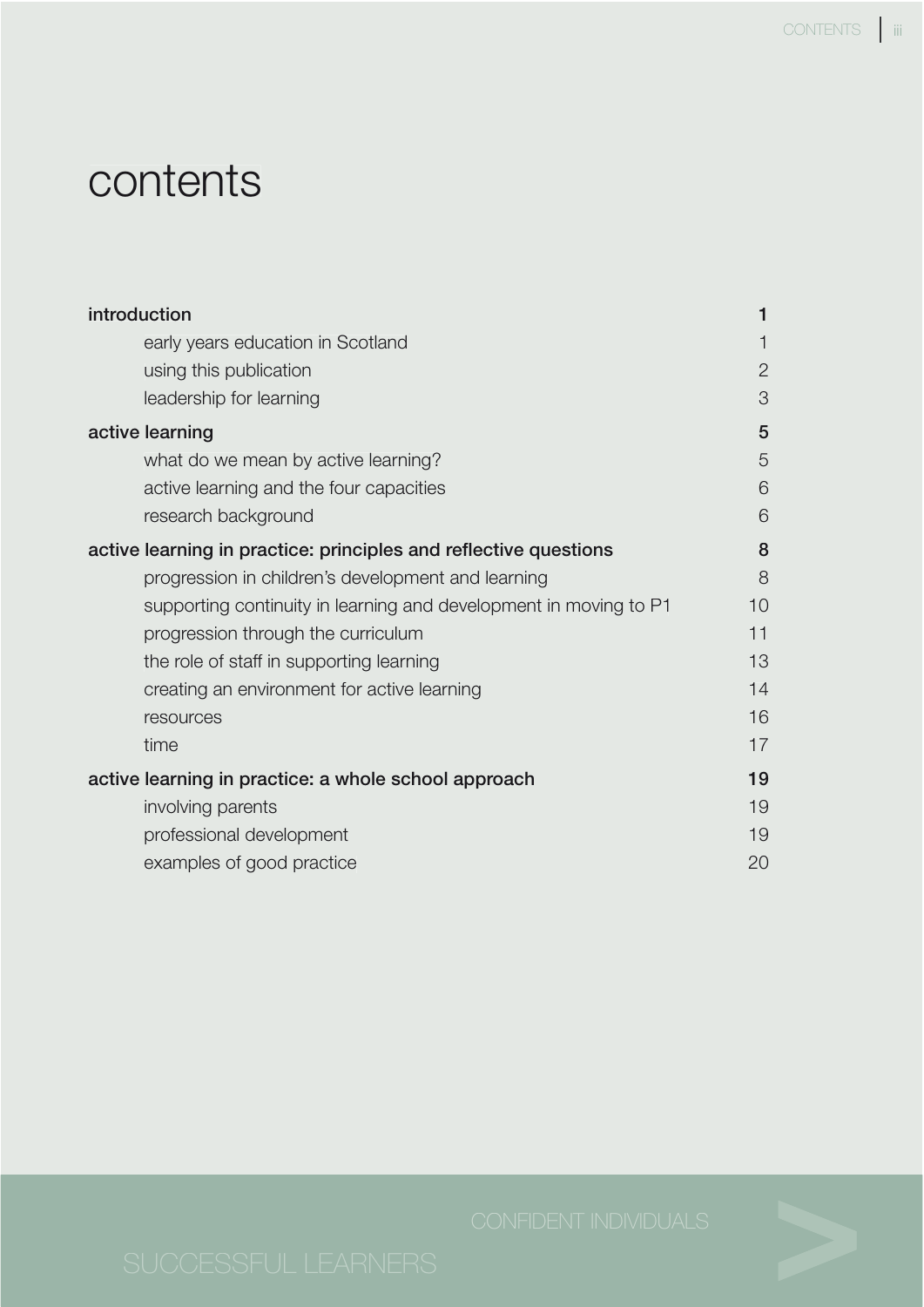# <span id="page-3-0"></span>introduction



A Curriculum for Excellence establishes clear values, purposes and principles for education from 3 to 18 in Scotland. It sets out to enable children and young people to develop their capacities as successful learners, confident individuals, responsible citizens and effective contributors. It provides us with an important opportunity to improve early education<sup>1</sup> for all children: we have an opportunity to ensure that all children in pre-school and primary school settings

experience stimulating, effective learning in ways that are appropriate to their needs.

In 2004, the Ministerial Response to the Curriculum Review proposed to:

'… bring the 3–5 and 5–14 curriculum guidelines together to ensure a smooth transition in what children have learned and also in how they learn. This will mean extending the approaches which are used in pre-school into the early years of primary, emphasising the importance of opportunities for children to learn through purposeful, well-planned play.'

For the first time, the curriculum for the pre-school sector and the early years of primary will therefore be presented together as one level. This will describe experiences and outcomes for children's learning in ways which will support a more active approach to learning and teaching in early primary school and encourage better continuity and progression for all children across all settings. This publication addresses these key aspirations of A Curriculum for Excellence.

# Early years education in Scotland

Scotland's early education settings are very diverse. We have a wide variety of pre-school provision in the public, private and voluntary sectors. In the early years of primary school, children are taught in settings ranging from large primary schools with and without nursery provision to schools with different kinds of composite classes. The principles of continuity and progression in learning and teaching apply to all settings, but the way these are put into practice will vary according to the stage of development of children and the local circumstances.

<sup>&</sup>lt;sup>1</sup> In this document the terms 'early years' and 'early education' refer to all pre-school and early primary settings. The term 'staff' is used to refer to all those working with young children including headteachers, heads of centres, teachers, early childhood practitioners, classroom assistants and support for learning assistants.

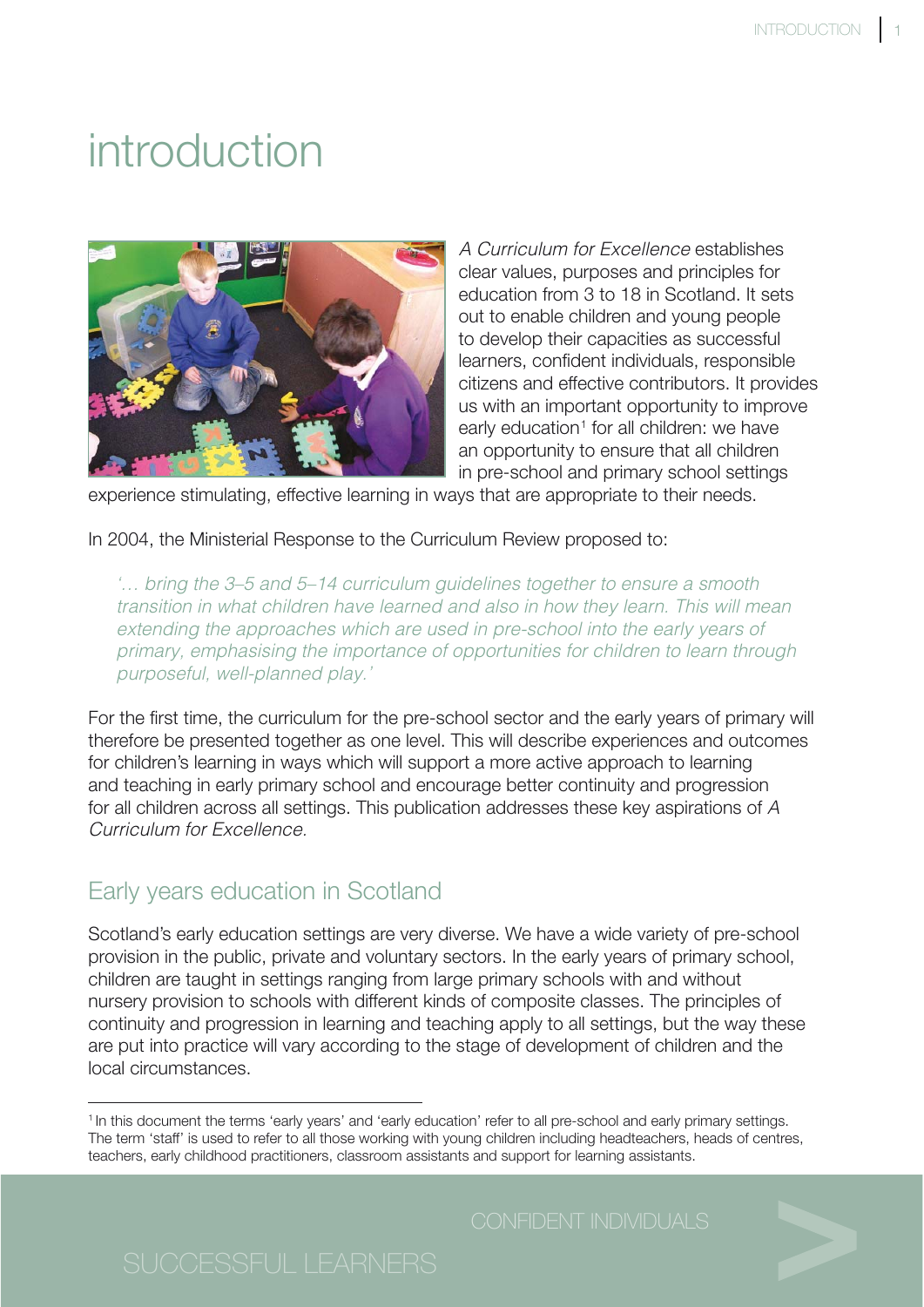<span id="page-4-0"></span>In the early years we already have many examples of very good practice which reflect the values, purposes and principles of A Curriculum for Excellence. In these settings children in pre-school centres and early primary school are having high quality, well planned experiences based on active learning approaches. They move from one setting to another with minimum disruption to their development and progress as staff plan learning and teaching to meet each child's emotional, social and intellectual development.

Referring to pre-school education in Improving Scottish Education, HM Inspectorate of Education (HMIE) states:

'In the majority of instances, activities on offer to children are wide-ranging yet carefully planned to extend interest and learning.'

However, not all children in primary or pre-school education experience this high quality. For example, HMIE goes on to identify as a key theme for improvement in primary schools:

'… the quality of pupils' learning experiences is still too variable and too often lacks relevance, engagement and excitement.'

With A Curriculum for Excellence, all settings have an opportunity to review and improve their approach to children's learning and development.

# Using this publication

The Building the Curriculum series is considering key features which will make A Curriculum for Excellence a reality. Successful implementation of A Curriculum for Excellence will depend upon children having the highest quality of learning and teaching in the early years. This publication provides an overview of active learning in practice. It considers:

- **>** what we know about young children's learning and how this relates to the four capacities
- **>** how methodologies can change to support children's learning as they develop
- **>** the importance of continuity in children's learning and experiences as they move into primary school
- **>** practical aspects of active learning staffing, space and resources
- **>** development of staff.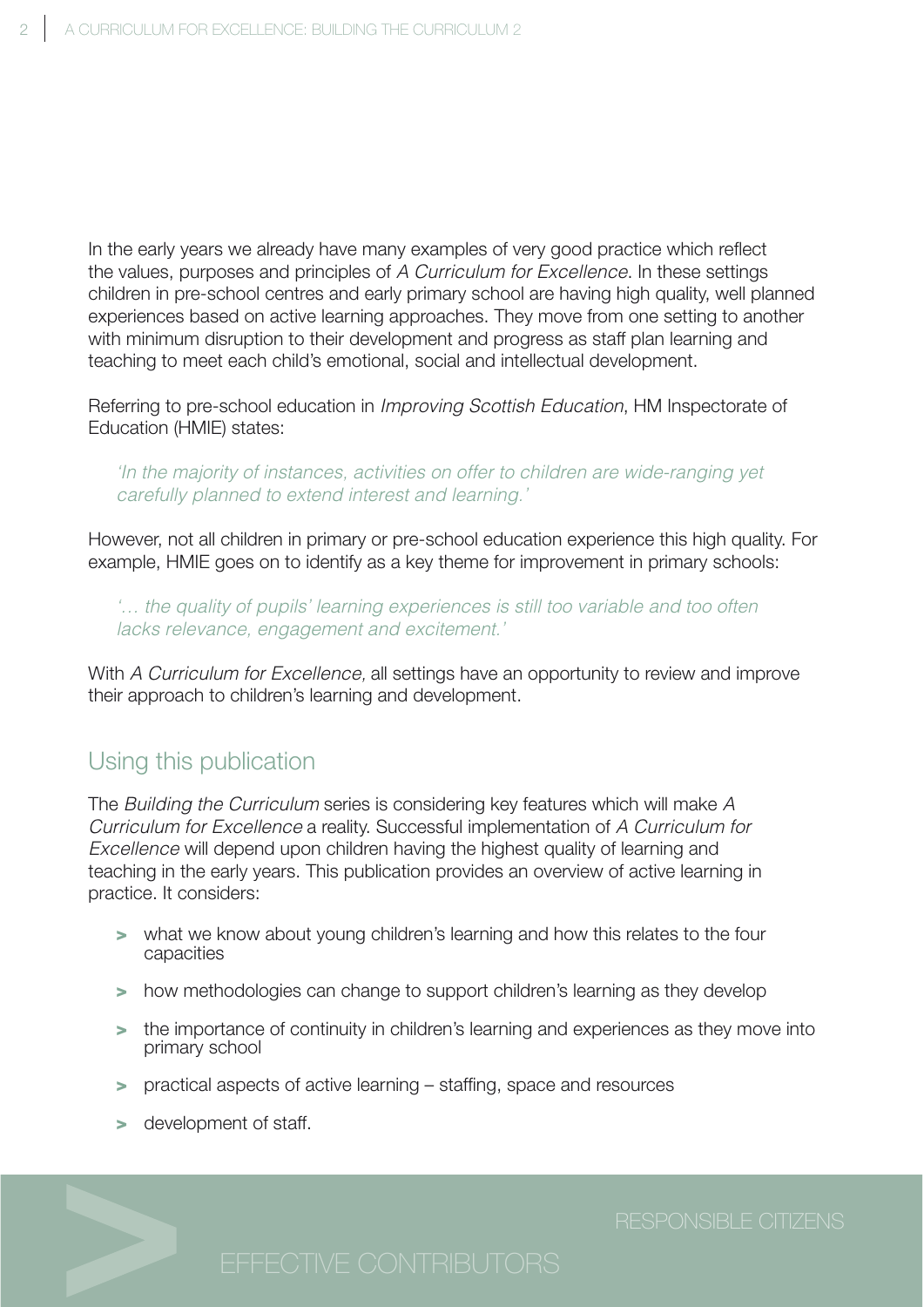<span id="page-5-0"></span>By offering principles and reflective questions it aims to:

- **>** support local authorities, schools and early education centres to review methodology and improve practice where necessary to meet the needs of all children
- **>** be relevant to the institutions which provide qualifications, training and continuing professional development (CPD) for staff
- **>** provide, for all staff, a stimulus for reflection, debate and review of approaches to learning and teaching. The reflective questions can be used in conjunction with other tools for reflection such as The Child at the Centre<sup>2</sup>, How Good is our School?<sup>3</sup>, Ensuring Effective Transitions<sup>4</sup>, and The Journey to Excellence<sup>5</sup>.

Some local authorities are already giving priority to extending high quality active learning in all their early years settings and particularly in Primary 1. This publication will help to extend this process throughout the country.

## Leadership for learning



All staff have a role as leaders of learning in helping to bring about improvement for children. Many staff will already be practising active learning approaches while others may need to adjust their practice to meet children's needs better.

Headteachers and heads of centres have a critical role in ensuring that all children have high quality learning experiences. They need to be clear about their vision, values and aims for curriculum change, to

lead and support colleagues in identifying good practice, and to build on existing strengths to implement A Curriculum for Excellence in their schools and pre-school centres. Many staff will require opportunities and support to develop their methodology and thinking in relation to active learning. Leaders therefore need to work with their colleagues to:

<sup>4</sup> How Good is our School: Ensuring Effective Transitions, HM Inspectorate of Education, 2006.

<sup>&</sup>lt;sup>2</sup> The Child at the Centre: Self-evaluation in the Early Years, Scottish Executive, 2000.

<sup>&</sup>lt;sup>3</sup> How Good is our School?, HM Inspectorate of Education, 2002.

<sup>&</sup>lt;sup>5</sup> How Good is our School: The Journey to Excellence, HM Inspectorate of Education, 2006.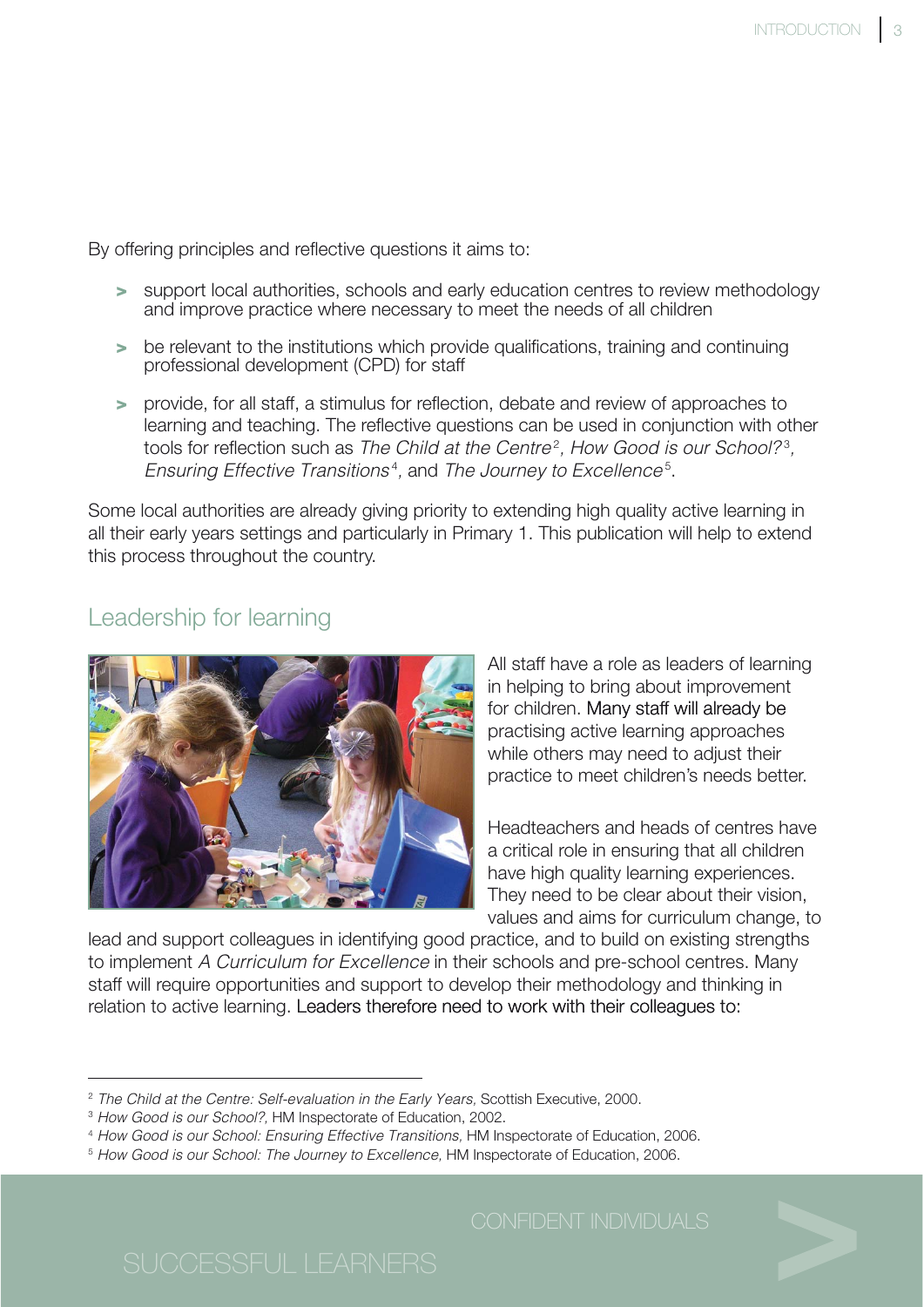- **>** build confidence that changes to learning and teaching will be in the best interests of children
- **>** evaluate practice and identify how it might be improved
- **>** ensure that appropriate resources are available and used in the best ways
- **>** plan systematically for change and manage it at an appropriate pace.

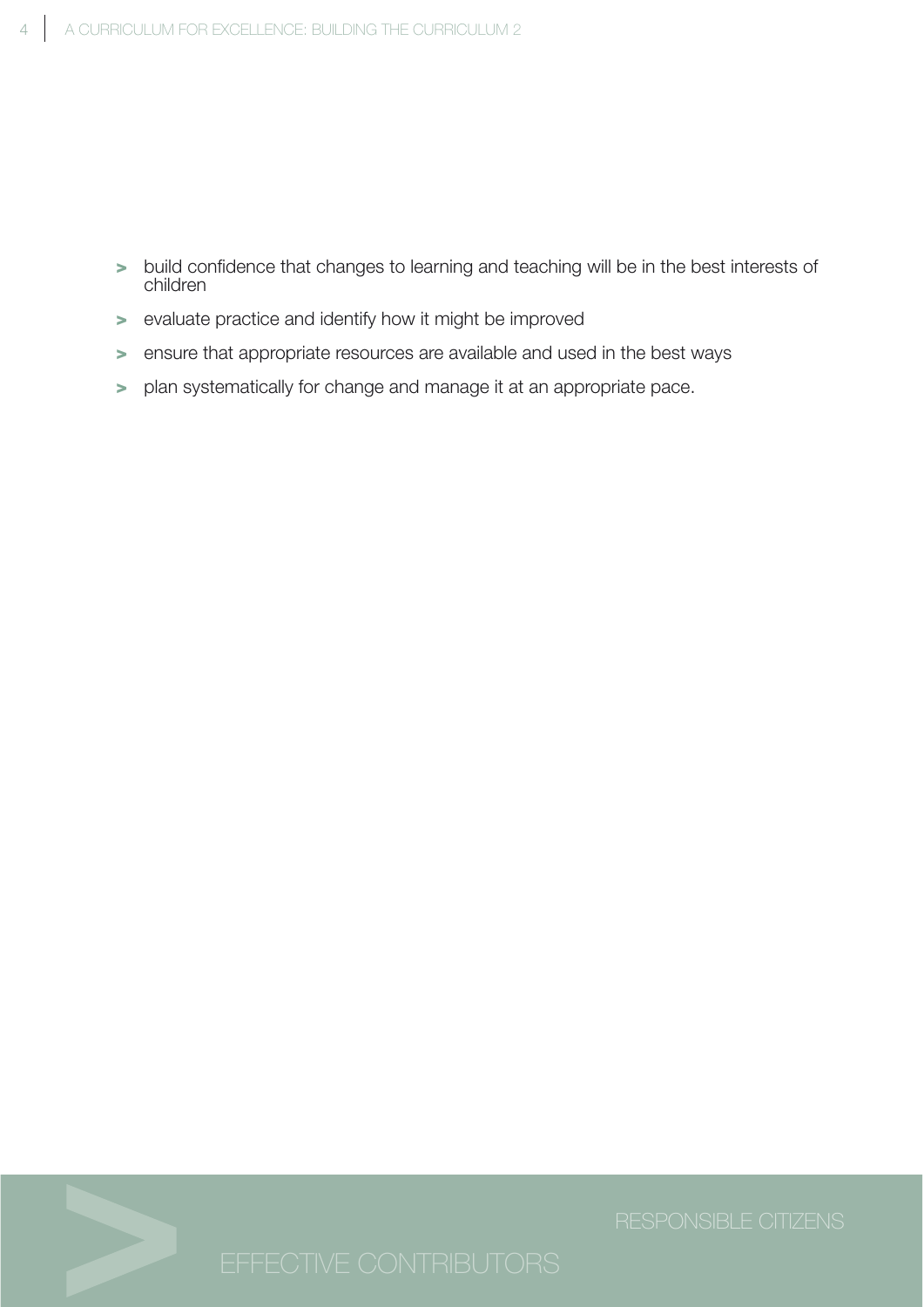# <span id="page-7-0"></span>active learning



# What do we mean by active learning?

In Scotland, as in many countries throughout the world, active learning is seen as an appropriate way for children to develop vital skills and knowledge and a positive attitude to learning.

Active learning is learning which engages and challenges children's thinking using real-life and

imaginary situations. It takes full advantage of the opportunities for learning presented by:

- **>** spontaneous play
- **>** planned, purposeful play
- **>** investigating and exploring
- **>** events and life experiences
- **>** focused learning and teaching

supported when necessary through sensitive intervention to support or extend learning. All areas of the curriculum can be enriched and developed through play.

This definition is supported by staff who attended seminars which took place in 2006 across Scotland to discuss the implications of A Curriculum for Excellence for the early years. When asked to reflect on what active learning might look like in early primary school, delegates suggested:

### 'A true building on experiences in nursery. Hands-on independent play with appropriate skilled intervention/teaching.'

'Children learn by doing, thinking, exploring, through quality interaction, intervention and relationships, founded on children's interests and abilities across a variety of contexts. All combining to building the four capacities for each child.'

'Environments that offer differential play and challenge, staff who are well informed and able to challenge learning, child-centred and building on previous experiences, fun absolutely essential, children planning and evaluating their learning.'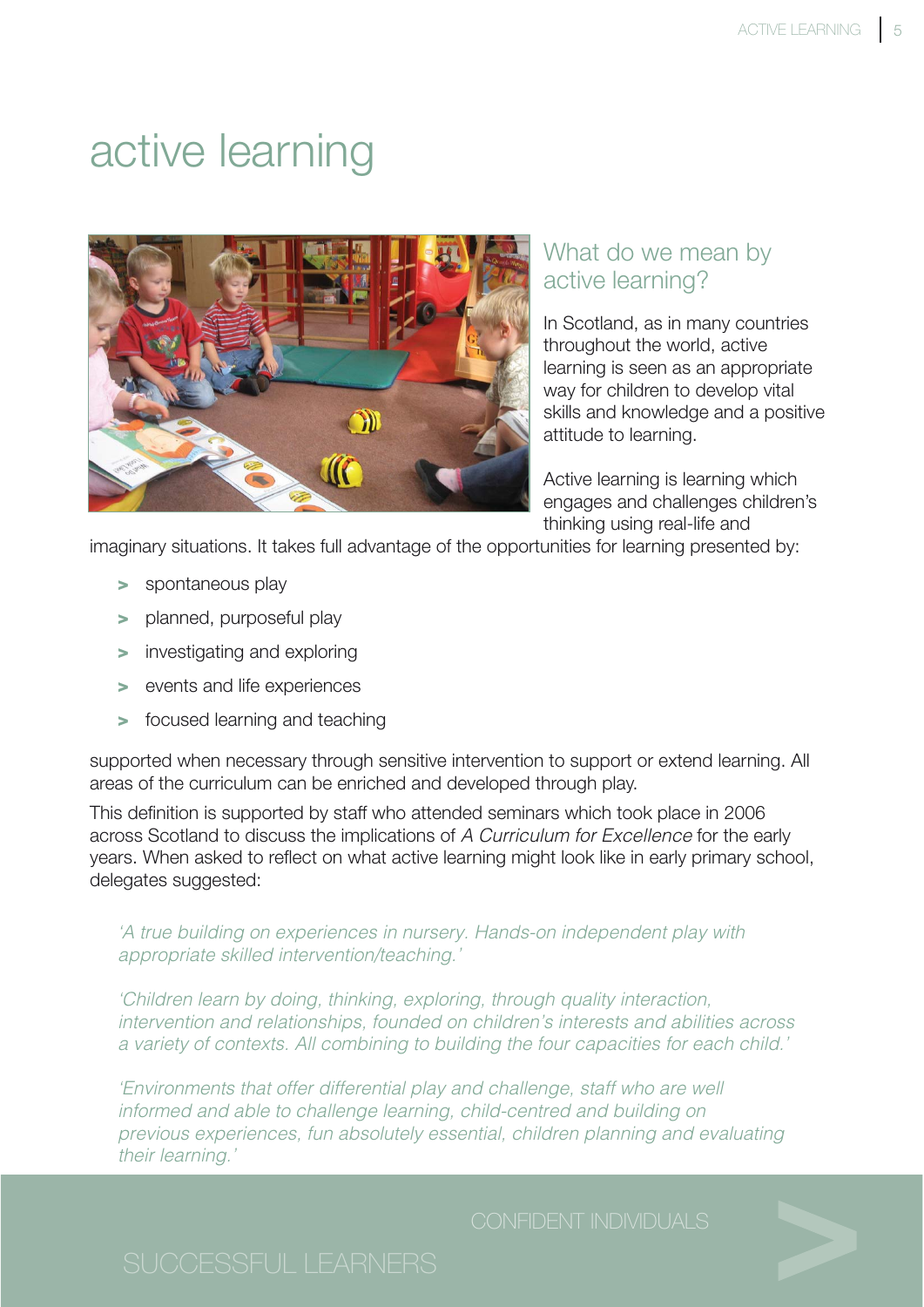# <span id="page-8-0"></span>Active learning and the four capacities

Active learning in the early years can support children's development of the four capacities in many ways. For example, they can develop as:

- **>** successful learners through using their imagination and creativity, tackling new experiences and learning from them, and developing important skills including literacy and numeracy through exploring and investigating while following their own interests
- **>** confident individuals through succeeding in their activities, having the satisfaction of a task accomplished, learning about bouncing back from setbacks, and dealing safely with risk
- **>** responsible citizens through encountering different ways of seeing the world, learning to share and give and take, learning to respect themselves and others, and taking part in making decisions
- **>** effective contributors through playing together in leading or supporting roles, tackling problems, extending communication skills, taking part in sustained talking and thinking, and respecting the opinions of others.

# Research background

There is much agreement in the work of researchers $6$  that active learning, including purposeful play, has a positive and lasting impact on children's learning in pre-school and the early years of primary school.

In recent years, a more formal approach to learning and teaching has become prevalent in the early years of primary school, perhaps due to schools' response to an increasingly crowded curriculum. Research indicates that developmentally appropriate practice is most conducive to effective learning. For example, it suggests that there is no long-term advantage to children when there is an over-emphasis on systematic teaching before 6 or 7 years of age. A key message is that approaches to fostering learning need to be flexible to take account of the needs of the child, and will change as children develop.

<sup>&</sup>lt;sup>6</sup> See, for example, a commissioned report by SEED: Christine Stephen, A Review of the International Literature on Early Years Education, 2006.

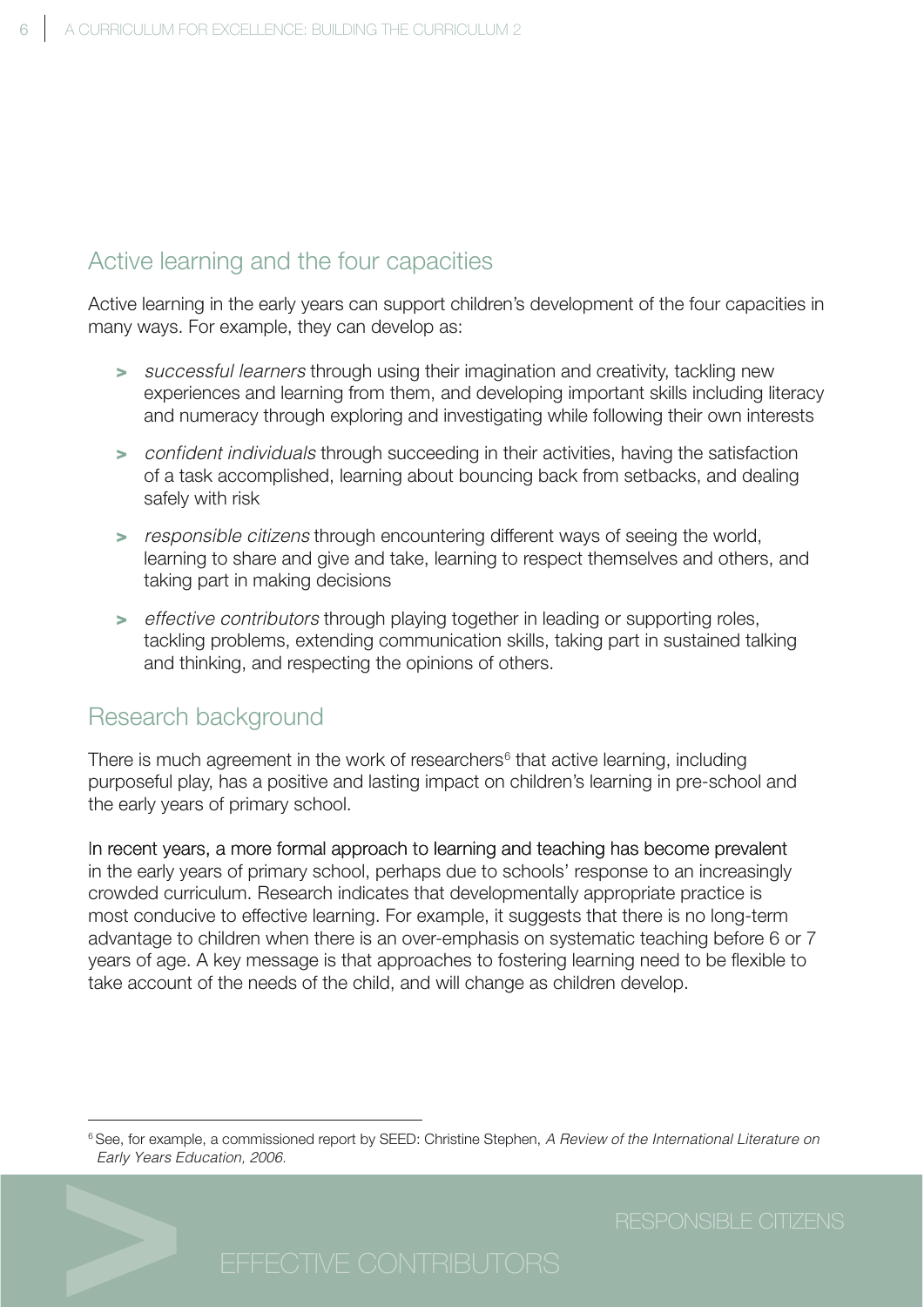Work which was commissioned by the Scottish Executive Education Department (SEED)<sup>7</sup> to explore the scope for a more learner-centred and differentiated approach in Primary 1 also supports this view.

Early intervention has been used in Scotland to provide focused support for young children's literacy and numeracy. In 2001, the early intervention initiative was evaluated<sup>8</sup> to determine the impact that the initiative had had on children's learning. The report described a number of improvements. Across Scotland, education authorities reported considerable success in raising attainment in literacy and numeracy as a result of the interventions. However, there was concern about growing pressure on some children and that play and self-directed activity were now perceived to be less valued in the early years of primary school. The report listed a number of recommendations including the following:

'There is a need to debate curriculum balance in the early stages of the primary school, and consider whether play and self-directed learning opportunities are under-represented.'

A number of education authorities responded to concerns about diminished opportunities for play and active learning through their CPD programmes, which included courses and workshops on the importance of play as a vehicle for learning. In addition, a number of authorities provided additional resources and appointed staff tutors to support play in the classroom.

<sup>7</sup> Insight 28, Early Years Education: Perspectives from a review of the international literature, SEED, 2006.

<sup>8</sup> Interchange 71, Early Intervention in Literacy and Numeracy, SEED, 2001.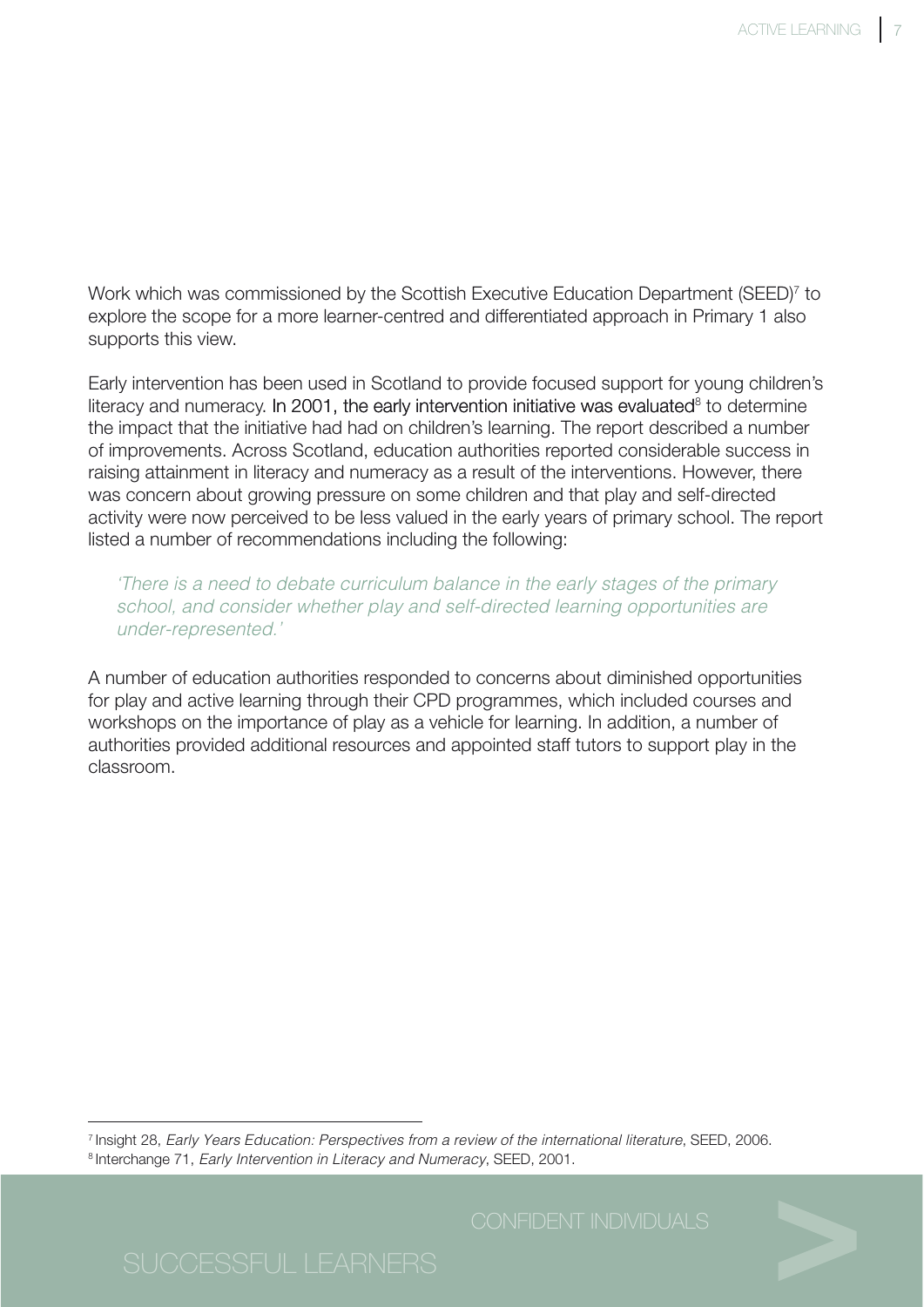# <span id="page-10-0"></span>active learning in practice: principles and reflective questions



Developing a more active approach to learning requires attention to:

- **>** progression in children's development and learning
- **>** supporting continuity in learning and development
- **>** the environment for learning, staff and resources
- **>** the involvement of parents
- **>** continuing professional development.

The sections which follow examine each of these areas, offering principles and reflective questions to support staff in developing their practice. It will be the role of local authorities, headteachers and heads of centres to lead and support this process.

# Progression in children's development and learning

The early years of children's lives are times of rapid growth and development. Three-yearolds entering pre-school education will already have had significant learning experiences in the family and community and in various forms of provision for childcare and play. They are beginning to form friendships with other children, learning to take turns and share, and taking rapid steps towards independence in being able to look after themselves, in acquiring and using language, in physical and aesthetic development and in their knowledge of their environment. They need close and warm emotional support and interactions from staff and often practical help in their lives and learning.

As children progress, their confidence grows and their skills as independent and cooperative learners develop. They are able to take decisions about their play, at times to initiate it and organise it, and to ask questions and find information. Their experience of a range of learning broadens. They become less reliant on adult support as part of their emotional, personal and social development and become increasingly interested in their friends. They become more able to imagine, concentrate, listen and talk for longer periods. They readily become absorbed in play. They need encouragement from staff to extend their skills, to persevere in solving problems and to widen the scope of activities.

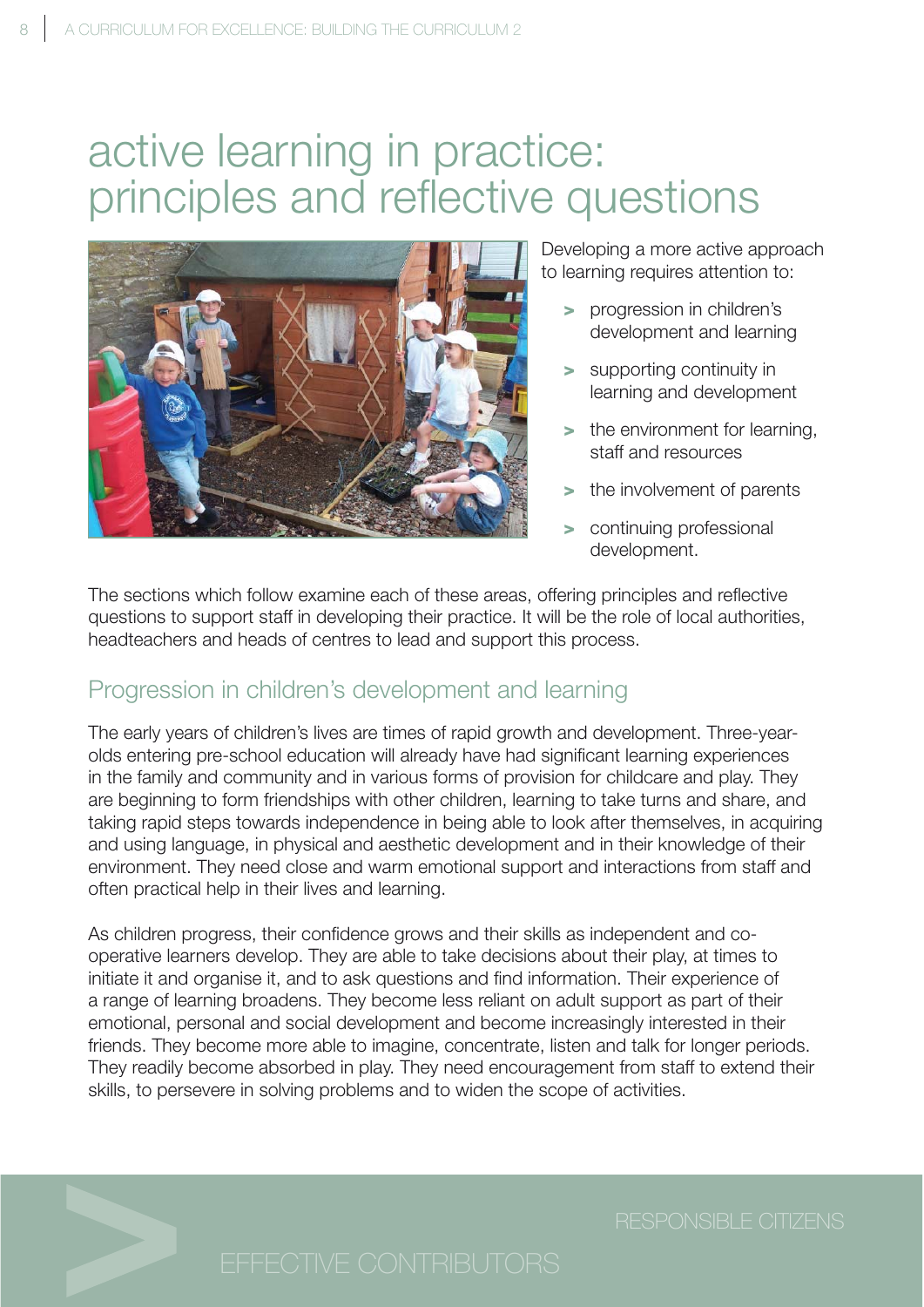Most children enter primary school as enthusiastic, independent learners who are used to making decisions, solving problems and initiating their own learning. They will bring a range of skills including early literacy and numeracy, and the ability to use these skills in engaging and concentrating during learning activities. They will be eager for new learning to widen their experiences of people, places and nature, and to access and use the written word and mathematical activities, and they will be keen to demonstrate their capabilities in movement, art, music and much more. Many will respond well to stimulating teaching and learning which challenges their thinking. Staff need to build upon this by planning approaches to learning which reflect these enthusiasms, needs and interests.

For some children, progress is slower, and the kinds of learning activity and the nature and extent of adult support will vary to reflect their needs. Vulnerable children will need carefully judged support to help to overcome barriers to their learning. This may take place, for example, through a nurture group within the primary school setting. It will be important for schools and early education centres to work in partnership with a range of specialists from professional and voluntary organisations to provide additional support for children who need it.

## Reflective questions

Reflecting on supporting progress in children's development and learning:

- **>** What steps do you take to ensure continuity of experience, learning and curriculum between home, the pre-school setting and the early years of primary school?
- **>** How do you support children to build relationships and become accustomed to new environments?
- **>** How do you plan an environment and climate where children feel safe and confident to tackle new challenges and take risks, and where trial and error are viewed as a normal part of the learning process?
- **>** How do you decide what mix of activities is appropriate to meet the stage of development and learning of the children?
- **>** In what ways do you provide an environment and ethos that encourages a positive sense of self and others, and respects diversity?
- **>** What strategies do you have in place to ensure that where necessary, children receive appropriate help from external services and partner agencies?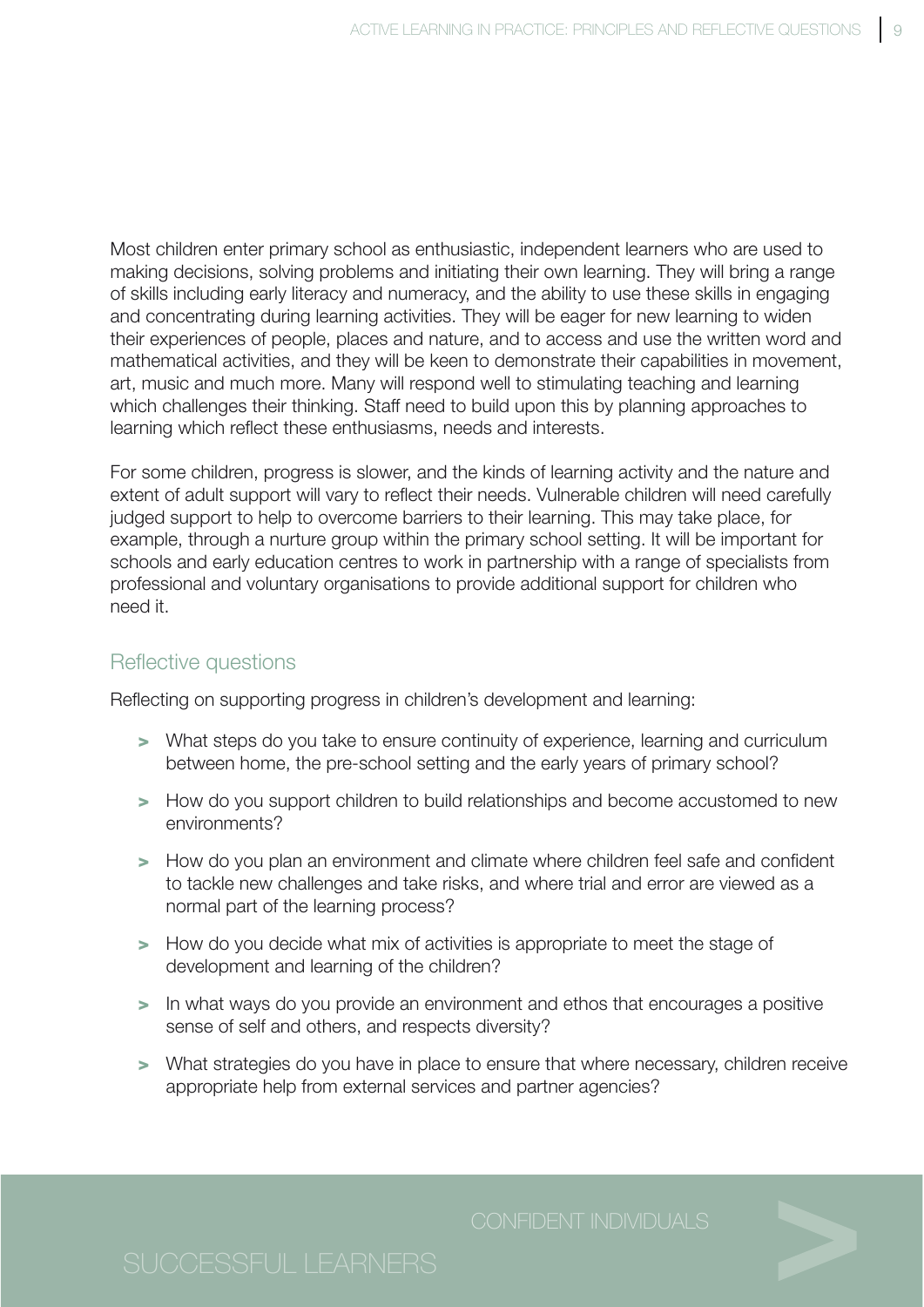# <span id="page-12-0"></span>Supporting continuity in learning and development in moving to Primary 1

It is important to achieve as much continuity as possible when children move from preschool settings to Primary 1. Yet the learning and teaching approaches used in pre-school education and in Primary 1 often contrast sharply in emphasis.

- **>** In pre-school settings staff often balance short periods of teaching with longer periods where children learn through play, either in play chosen or initiated by the child or in play activities or experiences planned by staff. Children play for much of the session in small groups, are free to move about and talk during play and have high levels of adult support available for their emotional and learning needs.
- **>** In Primary 1 there is a stronger emphasis on teaching, with children sitting and listening for longer periods, and working on activities such as writing and reading. There are fewer opportunities for them to talk to adults and sometimes to other children, and adult support is more limited. Too often, completing and colouring worksheets feature prominently. There tend to be fewer opportunities for children to choose or initiate activities. Children spend more of the day on individual tasks.

Some of these differences appropriately reflect children's increasing development as learners. At this stage, most children are ready for more teaching, especially where it is interactive and linked with high quality activities. As they develop, children do become less dependent on adults and are able to concentrate longer on individual tasks as well as to work in small groups. Using newly acquired skills in reading, writing and number is highly motivating for young children.

Overall, however, a move like this from a pre-school setting to Primary 1 too often provides an abrupt transition for children which can prove damaging for some children's confidence and progress. It is important to achieve a greater continuity of approach, together with a greater emphasis upon matching support and experiences to children's differing needs. In practice this means reviewing the pattern of the Primary 1 day. It means:

- **>** deciding when teaching is the most appropriate way of promoting learning for different groups of children
- **>** considering the use of available resources including classroom assistants, parents and additional teaching staff to support active learning through play
- **>** targeting staffing resources to help children to develop, contextualise and practise skills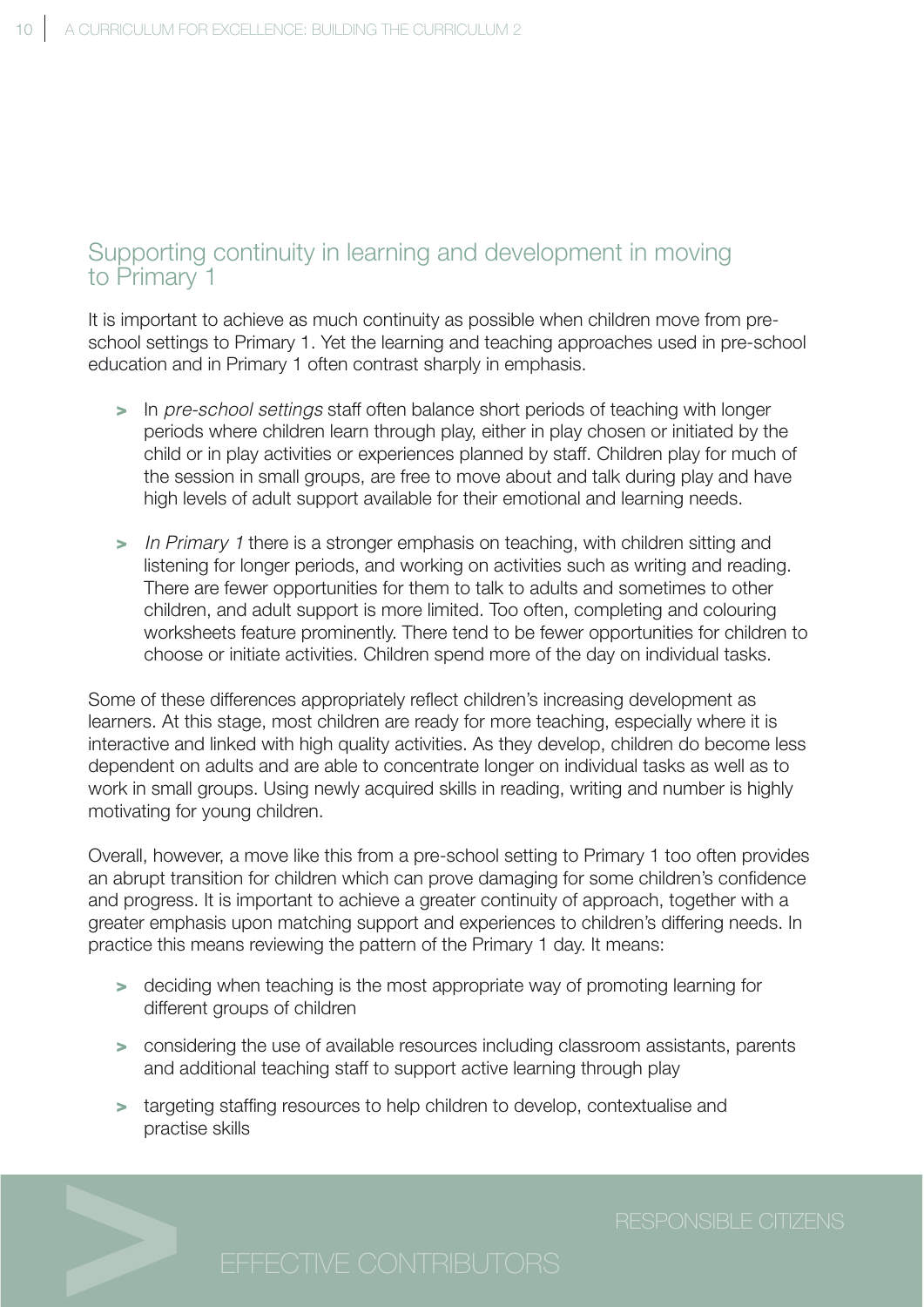- <span id="page-13-0"></span>**>** making use of the capabilities of children to initiate their own learning and to work together
- **>** using staffing resources to provide extended periods of learning through play for some children
- **>** planning the careful development of literacy and numeracy skills supported by a strong and continuing emphasis on oral language and development.

## Reflective question

Reflecting on these points:

**>** How well does your current practice support continuity in experiences and learning for all children as they move into Primary 1, and what steps do you need to take to improve?

# Progression through the curriculum



In the Curriculum Review one of the principles of curriculum design is progression, which is described as follows:

'Young people should experience continuous progression in their learning from 3 to 18 within a single curriculum framework. Each stage should build upon earlier knowledge and achievements.'

Children in pre-school settings and early primary school will work within one level. Their skills, knowledge and understanding will become deeper – and broader – as they progress. To achieve this, experiences and outcomes are likely to be revisited. However, the learning would be different each time and would build on previous knowledge and experience.

For example, an outcome may state:

I have experienced the wonder of looking at the vastness of the sky, and can recognise the sun, moon and stars and link them to daily patterns of life.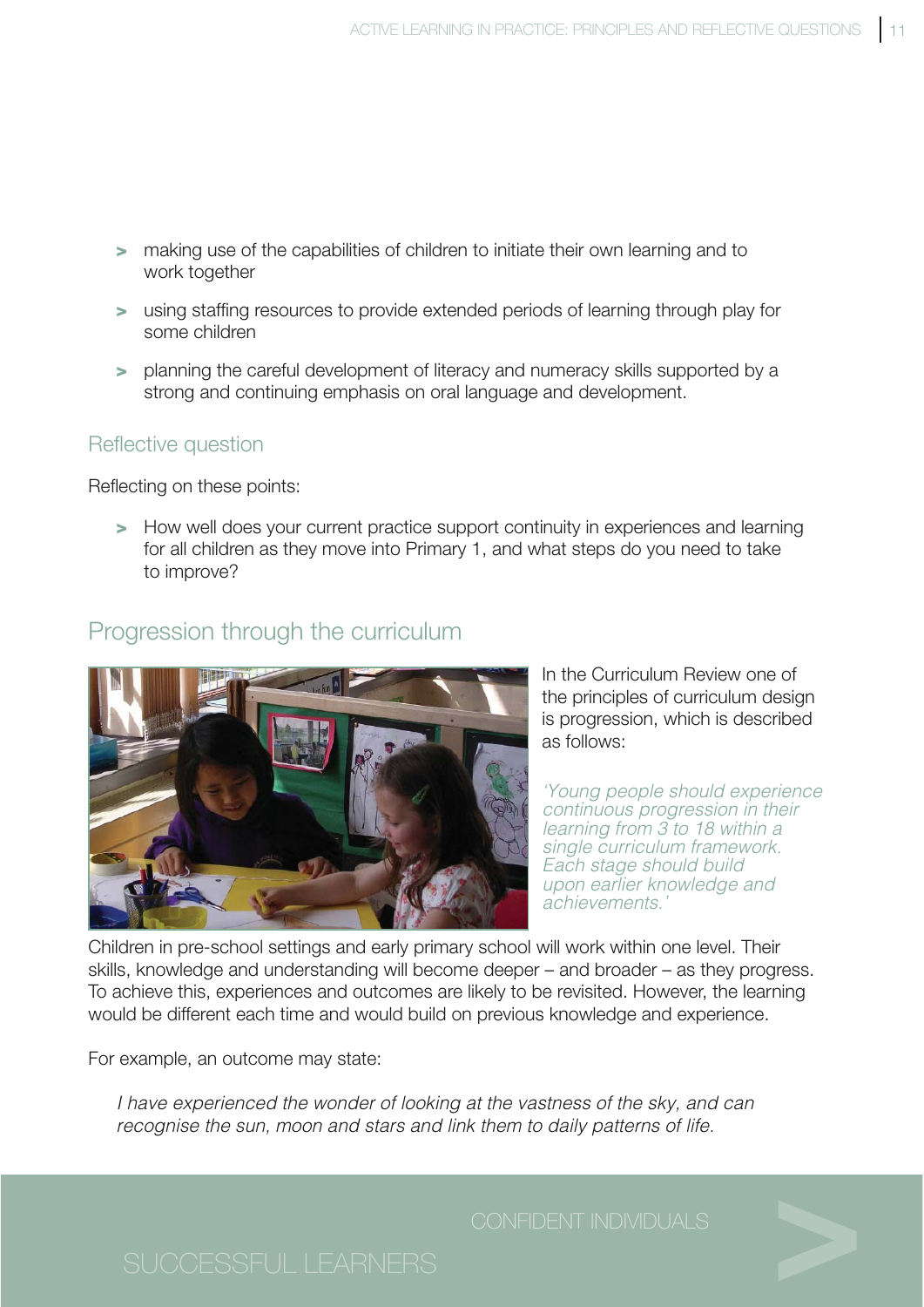At the beginning of the early stage, children may be fascinated by watching the night sky and wonder about the lights and shapes that they see. They may learn to name the sun and the moon. As children progress they will become aware of the patterns of night and day and talk about the effect of the sun and moon on aspects such as hot days or bright nights. Some may become interested in the stars, their shapes and stories. By the time they have progressed through this level, the same children will have a much deeper knowledge and may be taking their interest further and exploring the wonder of the planets, carrying out their own research using appropriate books or computer programs.

There will be wide-ranging possibilities for breadth, depth and progression in learning within each outcome. These will depend upon children's needs and interests and the creativity of staff.

The more varied and imaginative the opportunities given to children to use newly acquired skills, the more likely will be the increased motivation and sense of self-confidence that are essential to real and lasting learning. Understanding that play and other forms of active learning are the backbone of learning and teaching in the early years gives shape to the kinds of professional judgements that staff will have to make as children progress through the early level. Direct and interactive teaching will be part of the repertoire of staff from the beginning, although it will become more prominent towards the end of Primary 1. More structured learning should move ahead at a good, enjoyable pace as children's needs dictate.

New skills can be introduced as appropriate with continuing opportunities to practise them in play and interesting planned situations throughout the curricular areas. Children will develop a range of skills including literacy and numeracy which are built on in preschool education from their experiences at home. However, a more formal approach, for example to reading and writing, should be introduced only when staff feel that children are developmentally ready to benefit from this. Each child, each group of children and indeed each day might demand fresh thinking. Different curriculum areas offer different opportunities for a variety of methodology, but the emphasis on active learning applies to them all.

From the beginning of the early years, children will naturally play and work alone or in a variety of sizes of group. Progression in methodology should aim to encourage more cooperative experiences as children develop. Much effective learning is social, and teaching and learning amongst peers can sometimes be even more effective than when it is offered by an adult. Sharing, planning and contributing toward joint efforts can enhance confidence and responsibility so that by the time children move through to the next stage they should feel comfortable working independently, with one other child, in a small group and also as a member of the whole class.

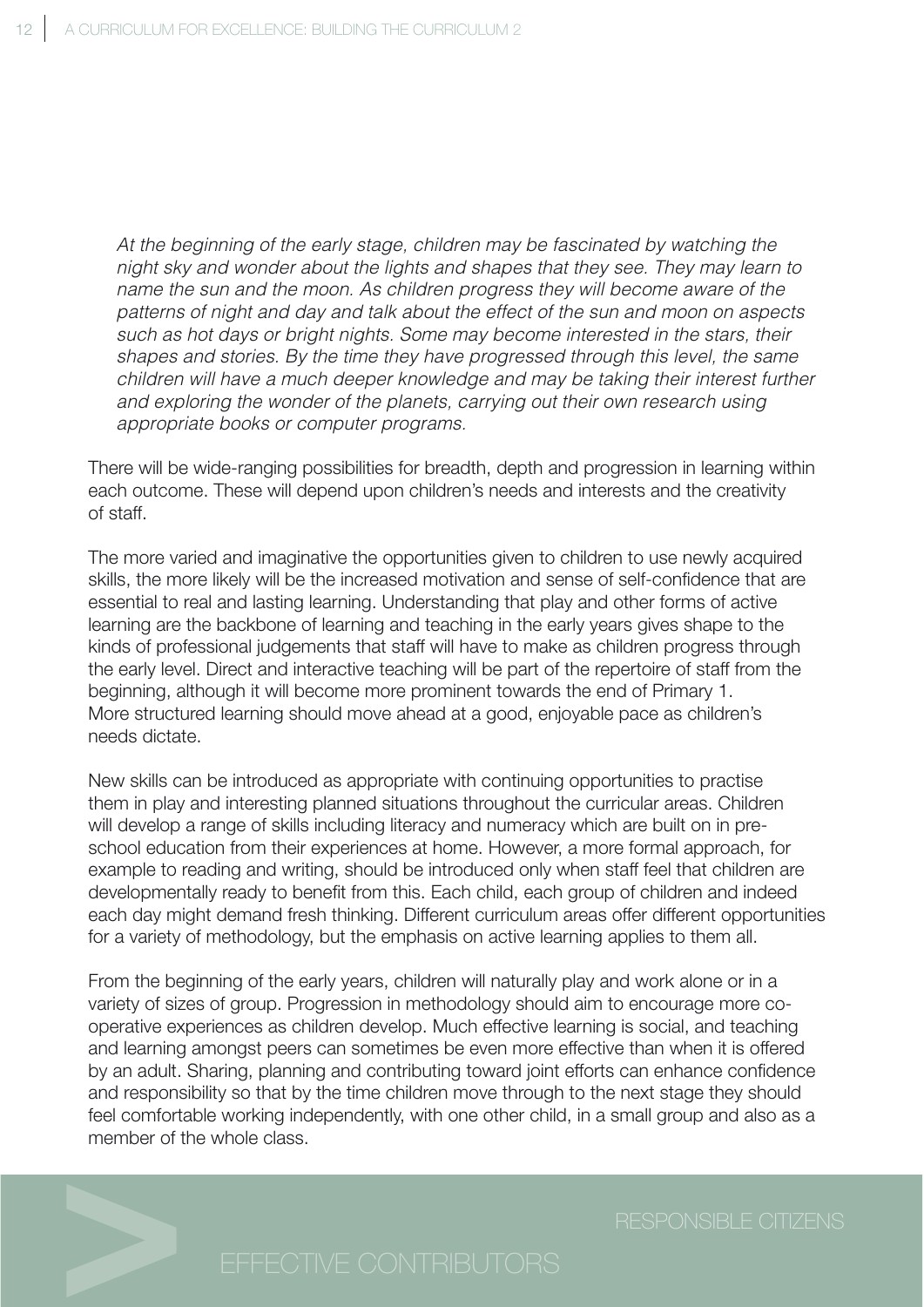## <span id="page-15-0"></span>Reflective questions

Reflecting on progression through the curriculum:

- **>** How do you ensure there is breadth and depth in the opportunities provided for children to develop their range of skills, talents and interests?
- **>** How do you plan activities to provide appropriate support and challenge to enable children to make progress?
- **>** How do you plan opportunities and time to support learning across the curriculum and help children make purposeful use of their emerging understanding of, for example, literacy and numeracy?
- **>** How do you provide opportunities for children to learn individually, in pairs and in small and larger learning groups?
- **>** How do you revisit learning experiences in order to deepen them applying understanding in different situations?
- **>** In what ways do you use assessment information to plan next steps in learning?

# The role of staff in supporting learning

To enable continuity, it is important for staff in the pre-school and primary settings to adopt a joint, collaborative approach to organising learning and to evaluation to ensure continuity and progression. In primary schools with nursery classes this can be part of a regular routine of forward planning meetings, staff meetings and in-service days. For nursery schools, partner provider centres and other stand-alone settings, joint planning may present more of a challenge. It will be important for staff in all early education centres and associated primary schools to find ways to work together. Close communication about children's previous experiences and learning is crucial at the time of transition.

Children have a natural disposition to wonder, to be curious, to pose questions, to experiment, to suggest, to invent and to explain. Staff have an essential role in extending and developing this. Sometimes it is appropriate to allow the environment and resources alone to encourage and extend the learning activities of individuals and groups. However, it is often the skilled involvement of staff that ensures that learning is taken further. For all children, it is important to gauge intervention sensitively and flexibly.

When children are involved in self-directed play, staff have an opportunity to observe their learning and, if appropriate, take it forward through sensitive intervention or using a more direct teaching approach.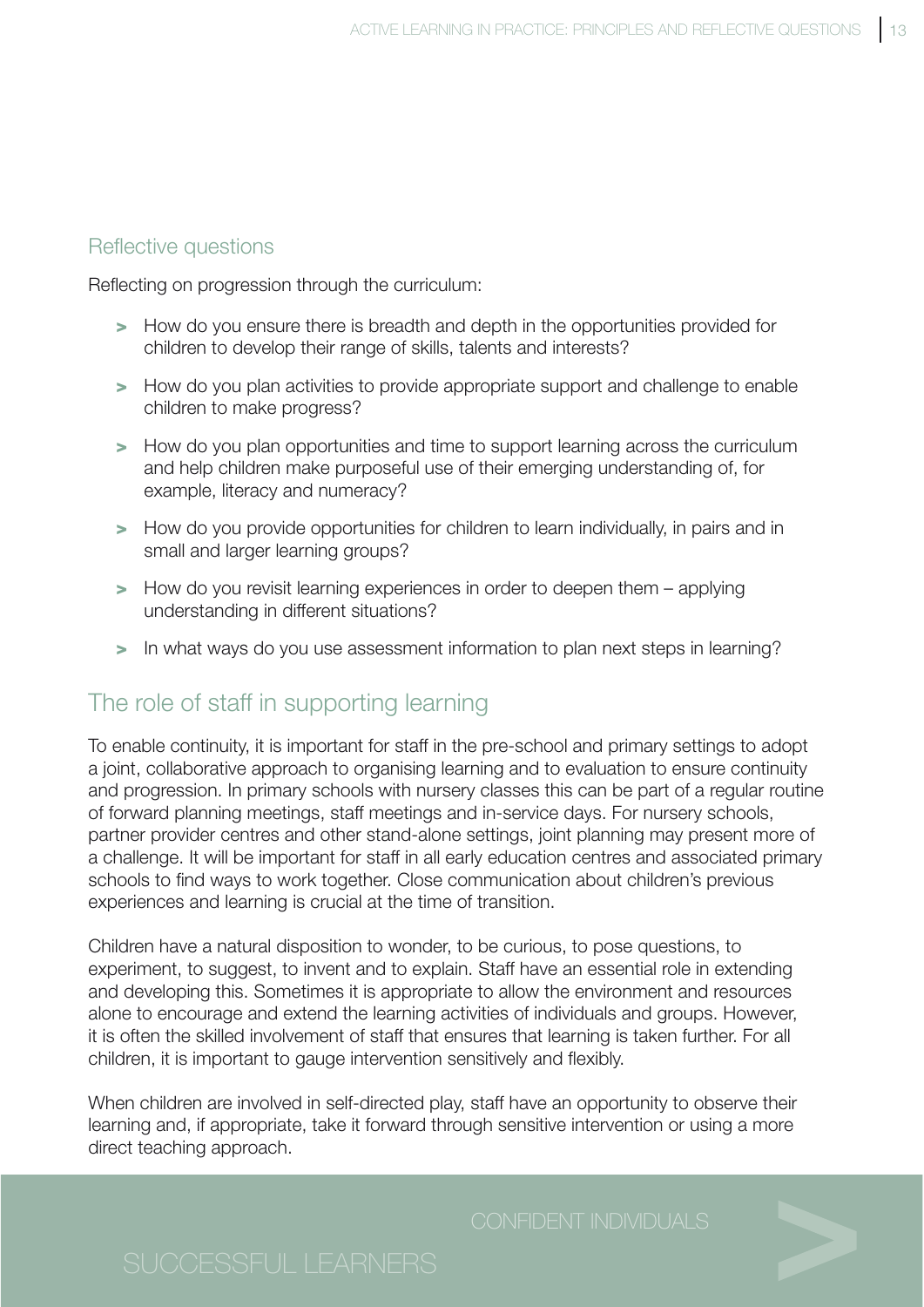### <span id="page-16-0"></span>Reflective questions

Thinking of how staff interact with children to support and extend their learning:

- **>** In what ways do you demonstrate and model activities?
- **>** How do you listen, suggest, contribute and sometimes question?
- **>** In what ways do you support children's social development?
- **>** How do you encourage children to talk with one another and to share their thinking?
- **>** How do you actively involve children in planning their own learning?
- **>** How do you ensure that learning extends children's learning styles?
- **>** In what ways do you support children to reflect on their own learning?
- **>** How do you provide opportunities and time to engage children's curiosity and prompt enquiry (children asking and answering their own questions)?

# Creating an environment for active learning

Young children learn best when they have scope for active involvement in a wide range of learning experiences. The learning environment – both indoors and outdoors – needs to provide challenge and opportunity to explore exciting learning possibilities. All early years settings need to provide flexible and stimulating environments to fully engage children in their learning. At all stages this requires activities, space and resources to be well planned and organised.

### Use of space

The spaces available in pre-school and primary school settings differ in size and shape, and also in the resources and equipment they contain, numbers of children and numbers of staff. However, there are key features which all children should have the opportunity to experience. Space should be arranged to provide opportunities for children to learn through social, sensory, creative, constructive and dramatic activities. Children's responses to these different contexts will depend upon their interests and stage of development. With the active learning approach, space will be needed for children to work alone, for children to work together in pairs or groups and for them to rest and be quiet.

In some settings the availability of space will be a challenge. However, in all circumstances it should be possible to review regularly how it is being used, to provide variety and breadth

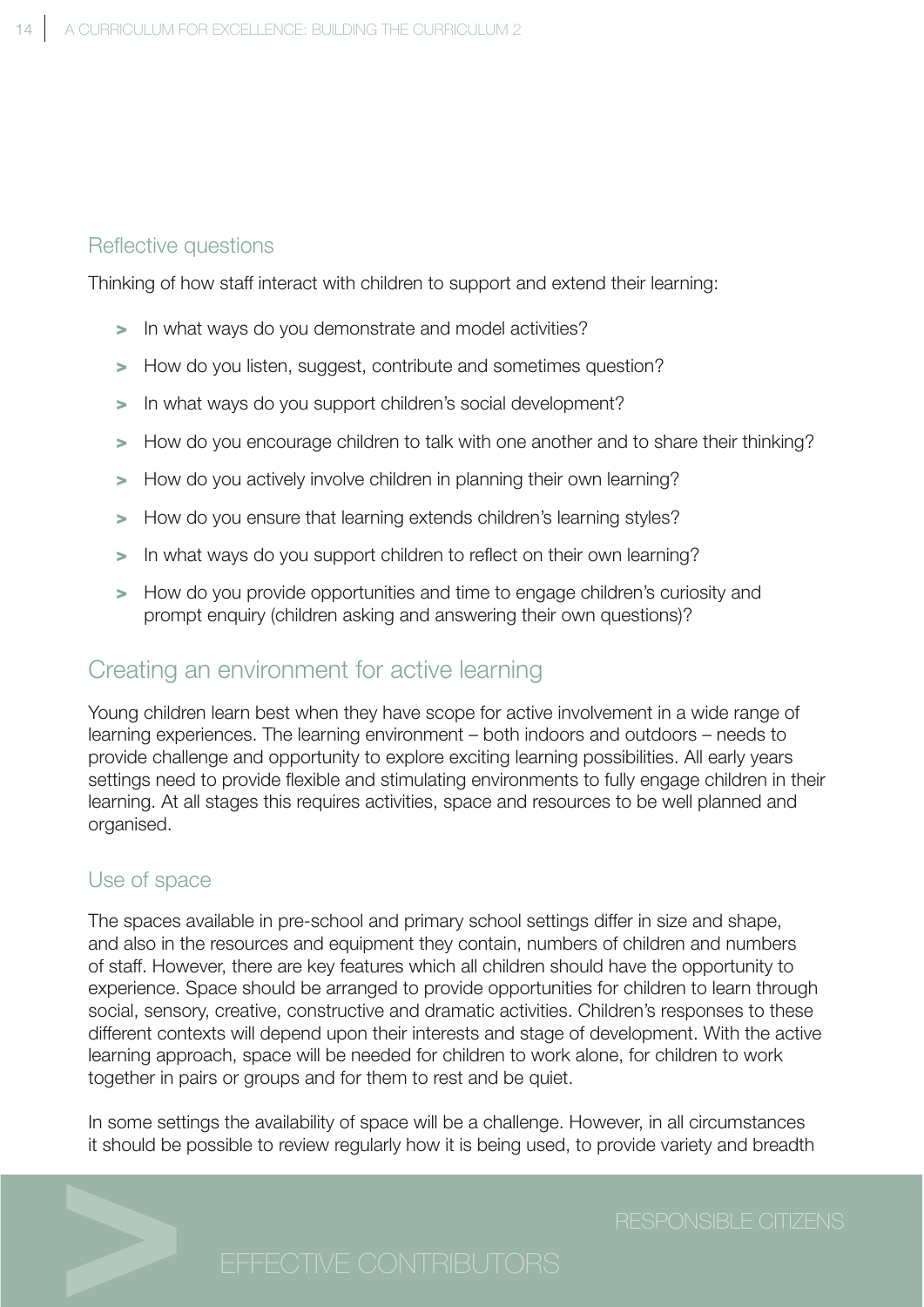of opportunity. The use of space should be flexible with children involved in planning so that contexts for learning are adapted to meet their changing needs and interests. It may be desirable, for example, to remove some tables and use those that are in the room for a variety of purposes.

### Active learning outdoors



The outdoor learning environment offers motivating and different opportunities for learning. Most establishments provide safe, secure outdoor spaces where children have regular outdoor play, fresh air and exercise. Some learning that takes place indoors can be revisited outdoors, and staff can make connections between indoor and outdoor learning across the curriculum. All aspects of the curriculum can be explored outside. The sights, sounds and

smells of the outdoors, the closeness to nature, the excitement most children feel, the wonder and curiosity all serve to enhance and stimulate learning.

In support of an active, stimulating approach to learning, staff need to be open to the changing possibilities of using the spaces they have, and using them flexibly and differently, with children learning both indoors and outdoors.

### Reflective questions

When considering learning indoors and outdoors:

- **>** How can you best organise the space you have available to provide an active learning environment?
- **>** How do you ensure rich and varied opportunities for play and experiences that will stimulate children's imagination?
- **>** How can you best organise your space and furniture to allow children to have places to carry out different kinds of activity?
- **>** How do you ensure regular opportunities for physical activity?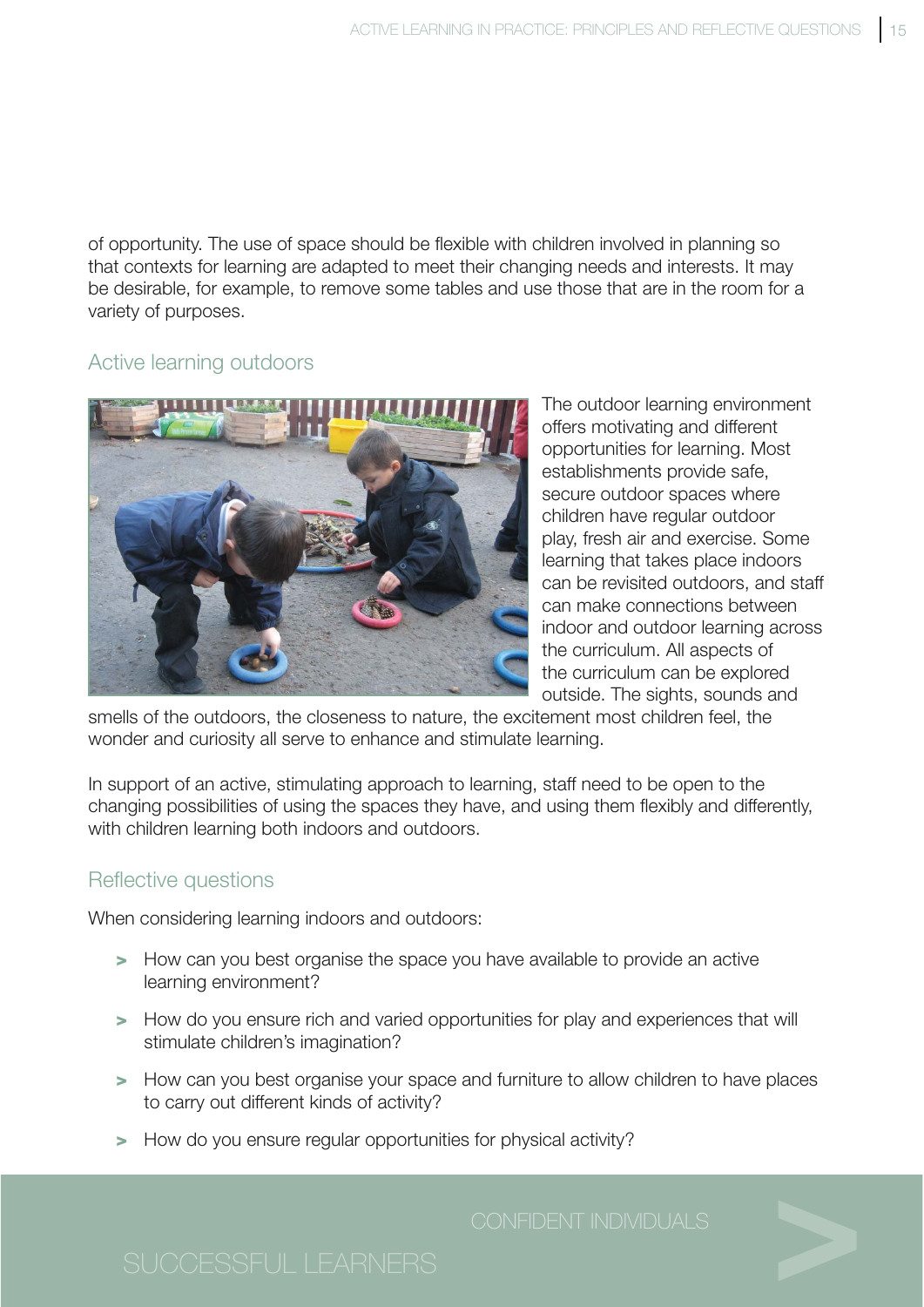- <span id="page-18-0"></span>**>** How do you include the outdoor environment as a resource when planning children's learning?
- **>** In what ways can children be given opportunities to explore the natural world and their local environment?
- **>** If there are barriers to learning outdoors, how can you overcome them?

### Resources

Active and creative learning can be enhanced by resources which are organised and used well. Children will use and adapt the environment to meet their needs and interests, so resources need to be flexible, accessible and able to be used in different ways. Above all, staff should feel that they are using the resources to support learning rather than the resources dictating the learning programme. Resources should be organised so that children have easy and independent access, encouraging the use of their self-help skills and decision making. Where pre-school settings and schools are in close proximity it may be possible to extend opportunities by sharing resources. Children often reinforce their learning by revisiting favourite books, toys and contexts. If staff plan together across the sectors and share appropriate resources, they can create opportunities for more learning in depth.

In some settings the variety of children's learning interests can be provided for through continuous access to a varied range of resources and learning areas. In others there may need to be changes during the day, perhaps for reasons of staffing, to enable a change of teaching techniques or to reflect the varied needs and interests of children. As they develop, children begin to enjoy co-operative group experiences (self-selected and adult-initiated), mixing resources from a variety of sources to satisfy their own curiosity, imagination and intentions.

### Reflective questions

Consider the availability and organisation of resources:

- **>** How do you plan to provide high quality, interesting resources that encourage curiosity, challenge, investigation and creativity?
- **>** How can you make best use of published resources?
- **>** Which resources and activities are the richest in terms of integrating learning across the curriculum?

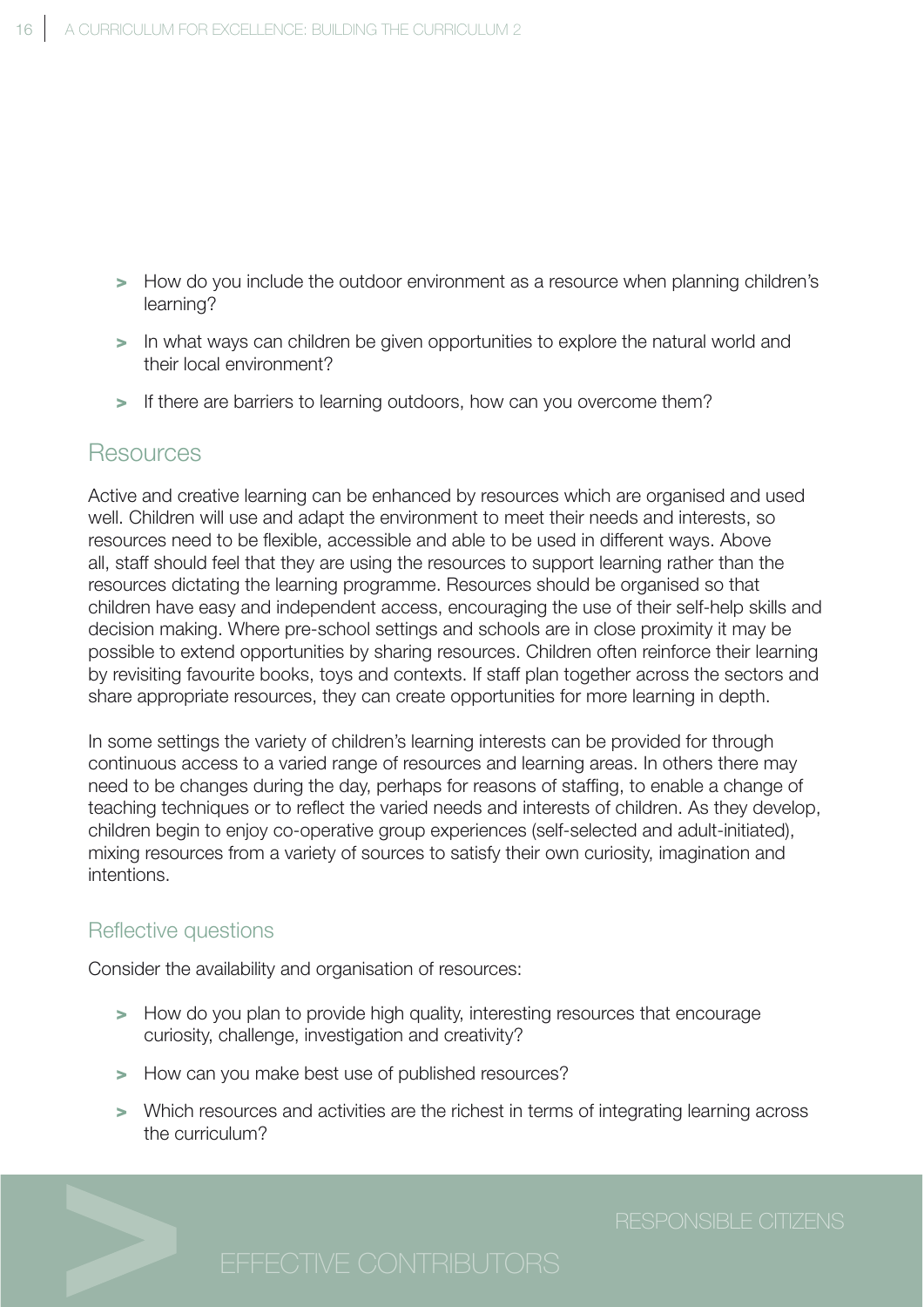- <span id="page-19-0"></span>**>** There is much potential for learning in everyday familiar objects and natural materials. How do you use these types of resources to support learning in imaginative ways?
- **>** How do you include beautiful, interesting and curious things to prompt creativity?
- **>** In what way can you plan to share resources with other staff/stages to support continuity, progression, excitement and challenge?
- **>** Are there opportunities to share resources between and across the sectors to support and extend children's learning?
- **>** What criteria do you use when planning to invest in resources? For example, resources that can be used for different purposes or can be used differently to support progression in learning.

## Time



The review of the curriculum is aiming to declutter the curriculum significantly, particularly in key areas of primary, to free up more time for children to achieve and to allow teachers the freedom to exercise judgement on appropriate learning for children. In A Curriculum for Excellence the level spanning pre-school and primary is being designed to provide time and space for children to experience a wide range of learning opportunities at an appropriate

pace and in sufficient depth to provide challenge and to meet their intellectual needs.

For effective active learning, children need sufficient time to engage with ideas, resources, peers and adults. This requires staff to plan routines as far as possible to create time slots that are uninterrupted. Children consolidate their learning when they have time to engage in activities in depth. It can be good practice for children to revisit a piece of work again and again to learn more deeply.

The child's day should provide a suitable mix of opportunities for work with the class, in a group or individually. Staff can plan their time to interact with identified children, support learning through sensitive intervention, work with smaller groups and also have whole class activities as and when appropriate. Staff also need time to observe children, in order to learn

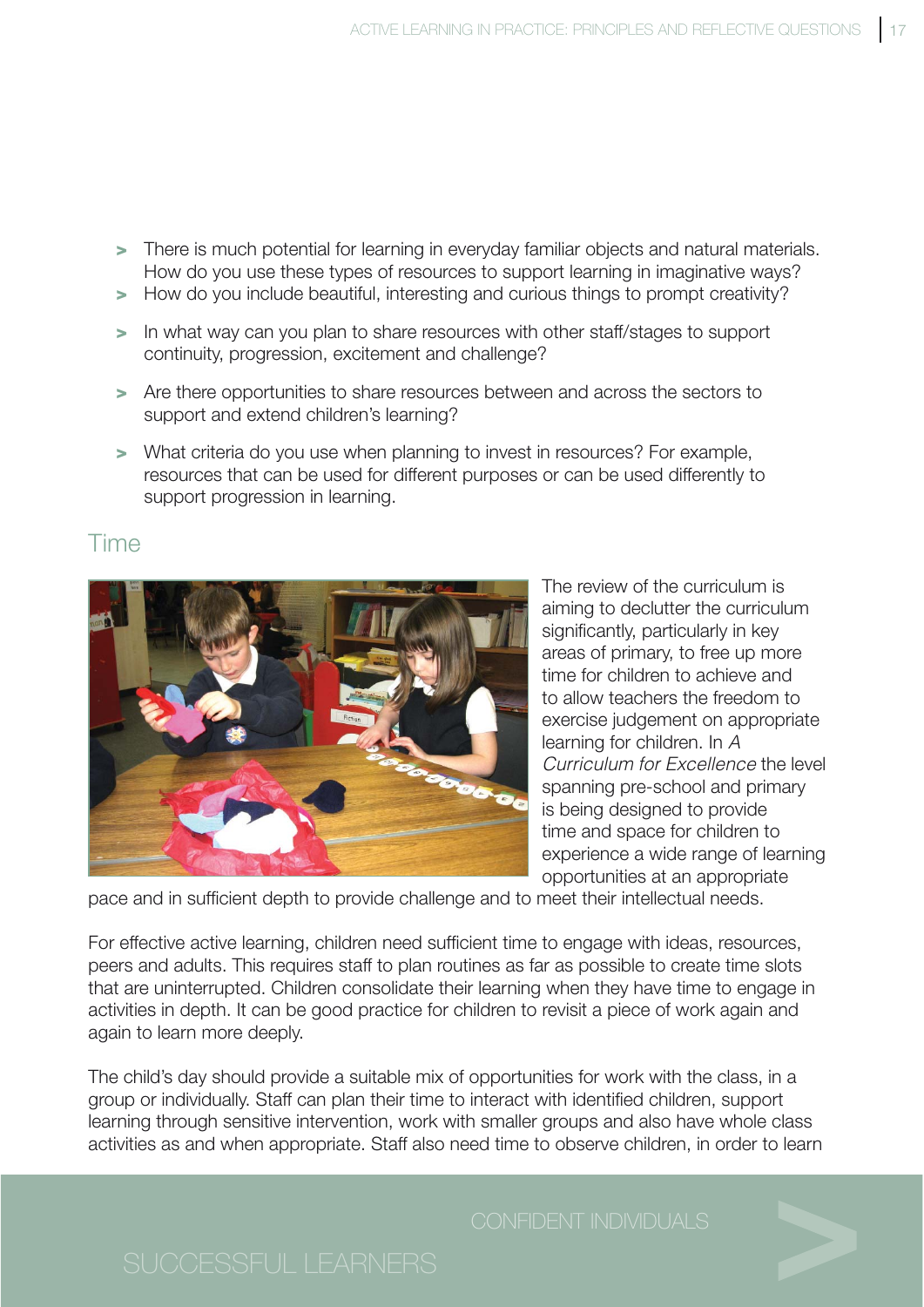about their understanding and approach to learning. They can then plan appropriate next steps and gauge the level of support or challenge required.

### Reflective questions

When considering the best use of time:

- **>** How do you make time to observe children's learning?
- **>** How do you plan time for children to engage in new experiences and talk through ideas?
- **>** How can you ensure sufficient time for children to explore, to research and engage in learning contexts and areas of interest?
- **>** How do you encourage children to take time to persevere with their enquiries?
- **>** How do you build in time to allow children to continue a project over several days or re-explore the same experience?
- **>** How do you plan time for children to work with a supportive adult to complete a task?

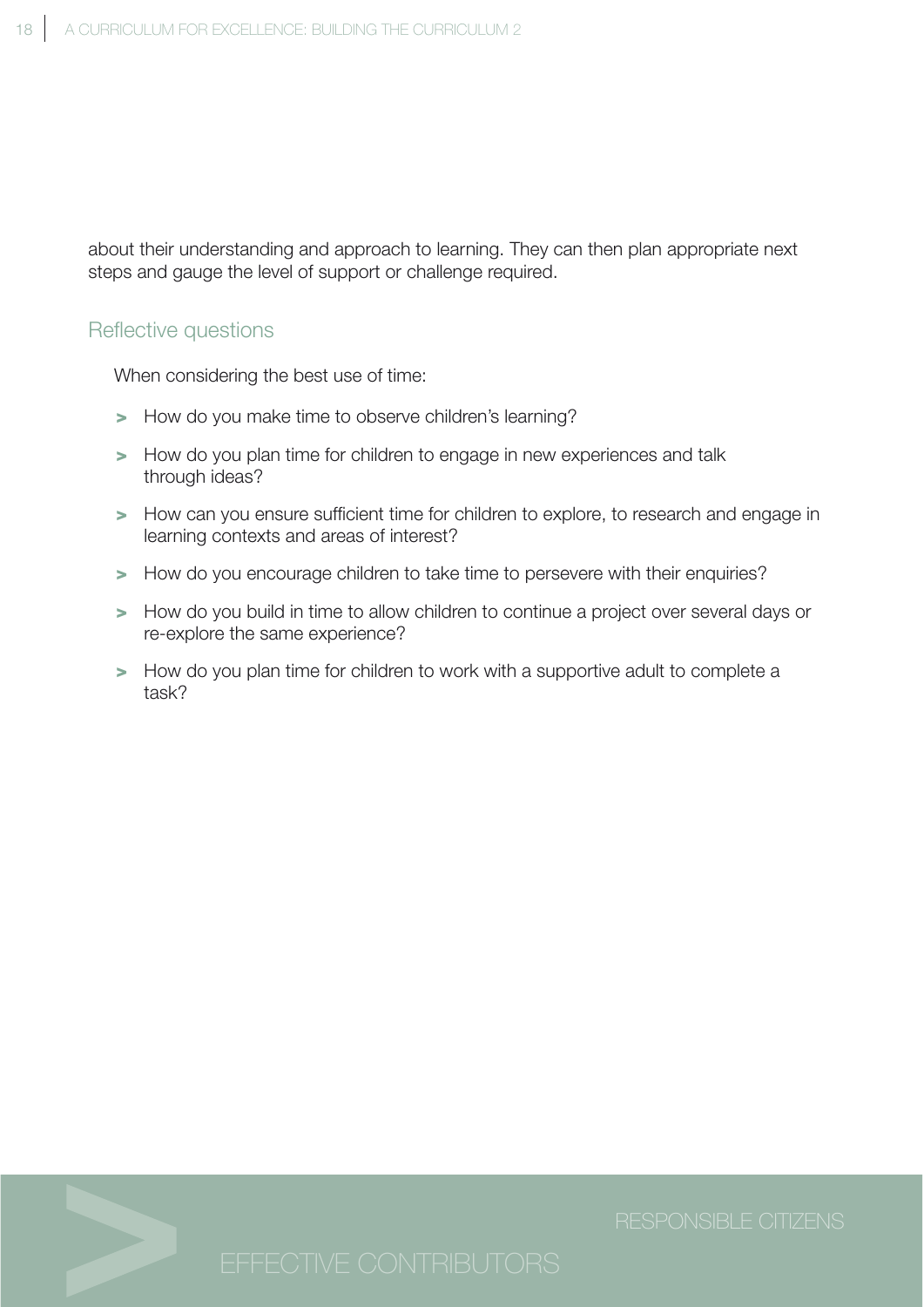# <span id="page-21-0"></span>active learning in practice: a whole school approach



## Involving parents

Parents are the first and most influential educators of their children. It is important that staff across all early years settings recognise the interests and experiences children bring from home and use these as a starting point to extend learning. Most establishments spend time discussing the curriculum and methodology with parents to help them to play a full part in

their children's learning. They can encourage parents to be involved in all aspects of their children's learning from pre-school education and into primary school (and beyond).

In the early years of primary school there may be some difficulty with the word 'play' itself. Parents often need reassurance that their children will learn effectively through play, because of its association with leisure. What is important is that all staff with responsibility for planning early years learning recognise that active learning, including purposeful play, has a central role in that process and when necessary can demonstrate this to parents.

# Professional development

At the heart of an active learning approach is the creative, adaptable professional who can enjoy developing the ideas that arise from children immersed in their learning.

Many staff are committed to and comfortable with this approach. Others may require support from headteachers, heads of centres and peers to develop their practice with confidence. For all staff, appropriate professional development which builds understanding, confidence and skill will be an important element in achieving high quality learning experiences for all young children. For this to happen, local authorities, schools and pre-school centres will need to identify and plan for a range of continuing professional development opportunities for staff – through, for example, working with colleagues to learn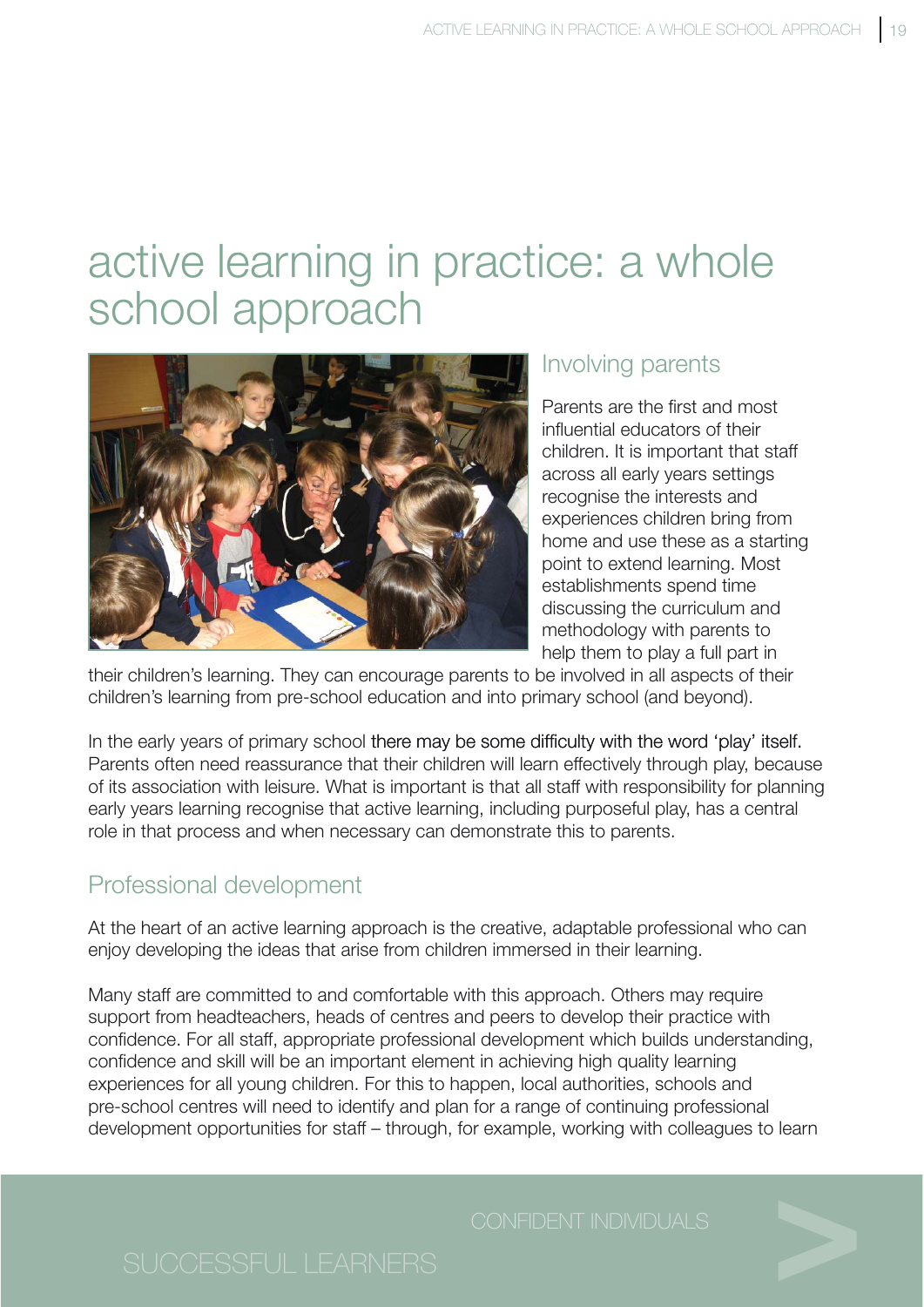<span id="page-22-0"></span>from each other, reflecting together on current practice, and planning for improvements. Pre-school and primary staff have much expertise to offer each other. Increasingly, authorities are working successfully with staff from the different sectors including partner providers. This good practice of joint training should be applied wherever possible.

In putting the principles outlined in this document into practice, local authorities, schools and centres can be confident they are providing effective opportunities for children to develop as successful learners, confident individuals, responsible citizens and effective contributors.

# Examples of good practice

Interesting case studies of active learning in practice can be found on the Learning and Teaching Scotland website at **www.LTScotland.org.uk/earlyyears/sharingpractice/approachestolearning/ learningthroughplay/index.asp**